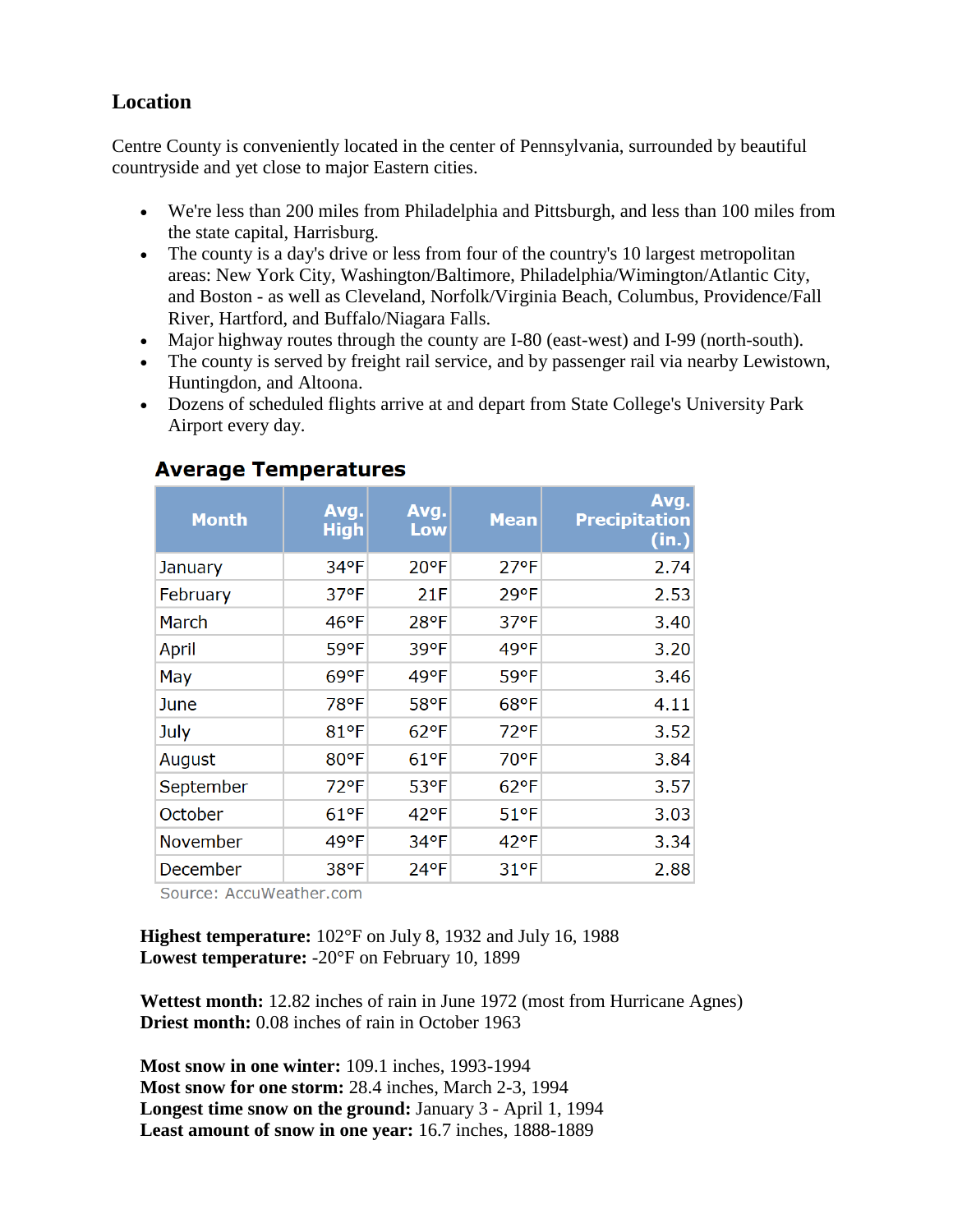**Average no. days above 90°F:** 7 **Average no. days with the high below 32°F:** 38 **Average no. days with the low below 32°F:** 130 **Average no. days with the low below 0°F:** 3

**Average annual precipitation:** 40 inches **Average annual snowfall:** 46 inches **Average no. days with 0.10+ inches of precipitation:** 83

Source: AccuWeather.com

## **Travel Times (Eastern Time Zone):**

## **Airport: State College/University Park, PA (SCE)**

### **State College to Baltimore, MD (Flights, see also Washington DC/Dulles)**

Travel time (by car) : (2 hours 41 mins)

Travel time (by plane) : Baltimore, MD (45 mins)

Airport: Baltimore, MD (BWI) [Baltimore/Washington International](http://www.bwiairport.com/) - BWI Airport

Distance: 167 miles

Or: 268 kilometers

### **State College to Boston, MA**

Travel time (by car) : (7 hours 5 mins)

Travel time (by plane) : Boston, MA (1hour 15 mins)

Airport: Boston, MA (BOS) [Logan International](http://www.massport.com/)

Distance: 439 miles

Or: 707 kilometers

**Airport:** State College/University Park, PA (SCE)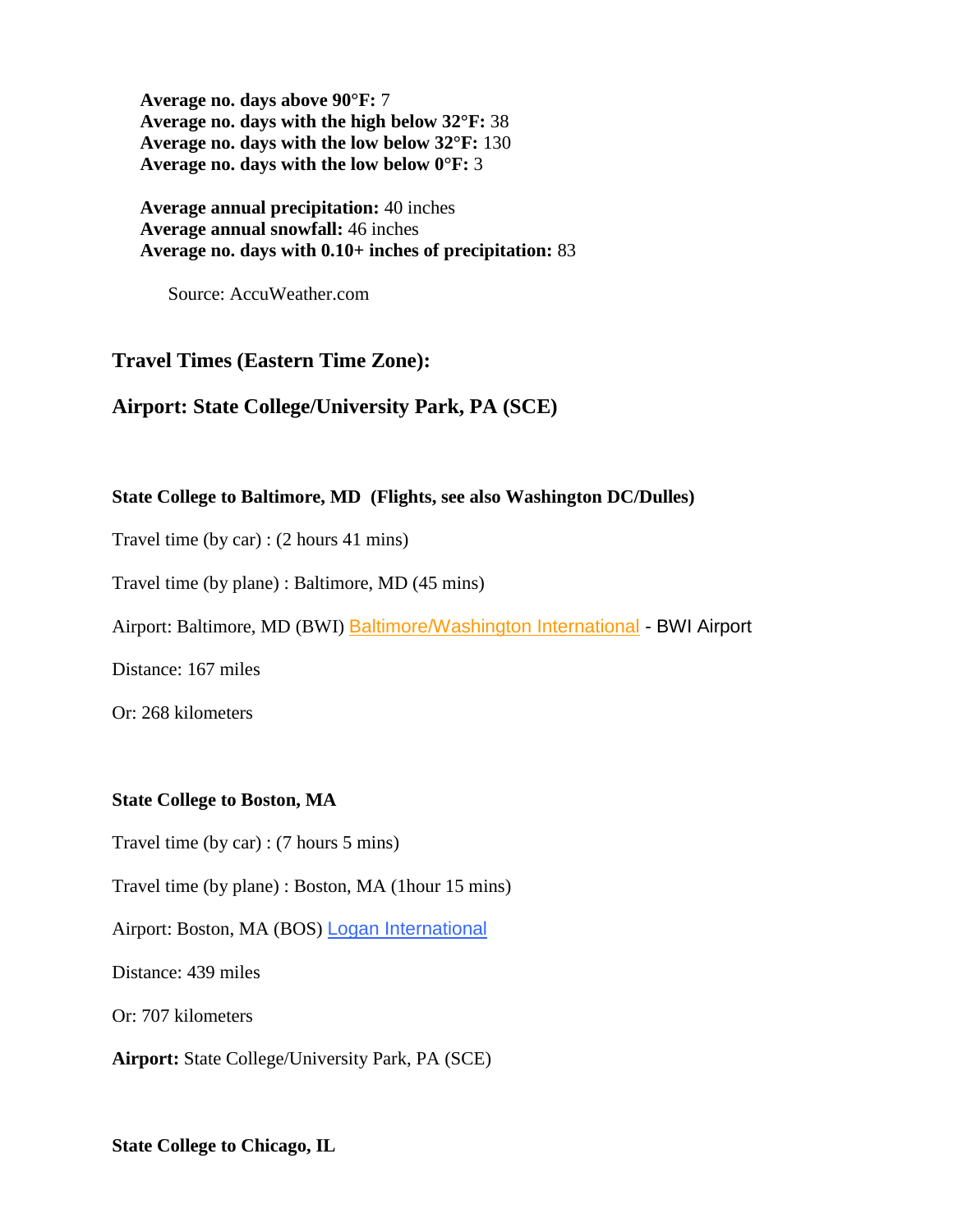Time zone: (Central, -1 hour)

Travel time (by car) : (9 hours 8 mins)

Travel time (by plane) : Chicago, IL (1 hour 32 mins)

Airport: Chicago, IL - Meigs (CGX)

Chicago, IL - All airports (CHI)

Chicago, IL - Midway (MDW) [Chicago Midway Airport](http://www.flychicago.com/midway/home.asp)

Chicago, IL - O'Hare (ORD) [Chicago O'Hare International](http://www.ohare.com/)

Distance: 567 miles

Or: 912 kilometers

### **State College to Detroit, MI**

Travel time (by car) : (6 hours 18 mins)

Travel time (by plane) : Detroit, MI (1 hour 5 mins)

Airport: Detroit, MI - All airports (DTT)

Detroit, MI - Metro/Wayne County (DTW) [Detroit Metropolitan Wayne County Airport](http://www.metroairport.com/)

Distance: 391 miles

Or: 630 kilometers

### **State College to Harrisburg, PA**

Travel time (by car) : (1 hour 25 mins)

Travel time (by plane) : Harrisburg, Pa (38 mins)

Airport: Harrisburg, PA (MDT) Harrisburg International Airport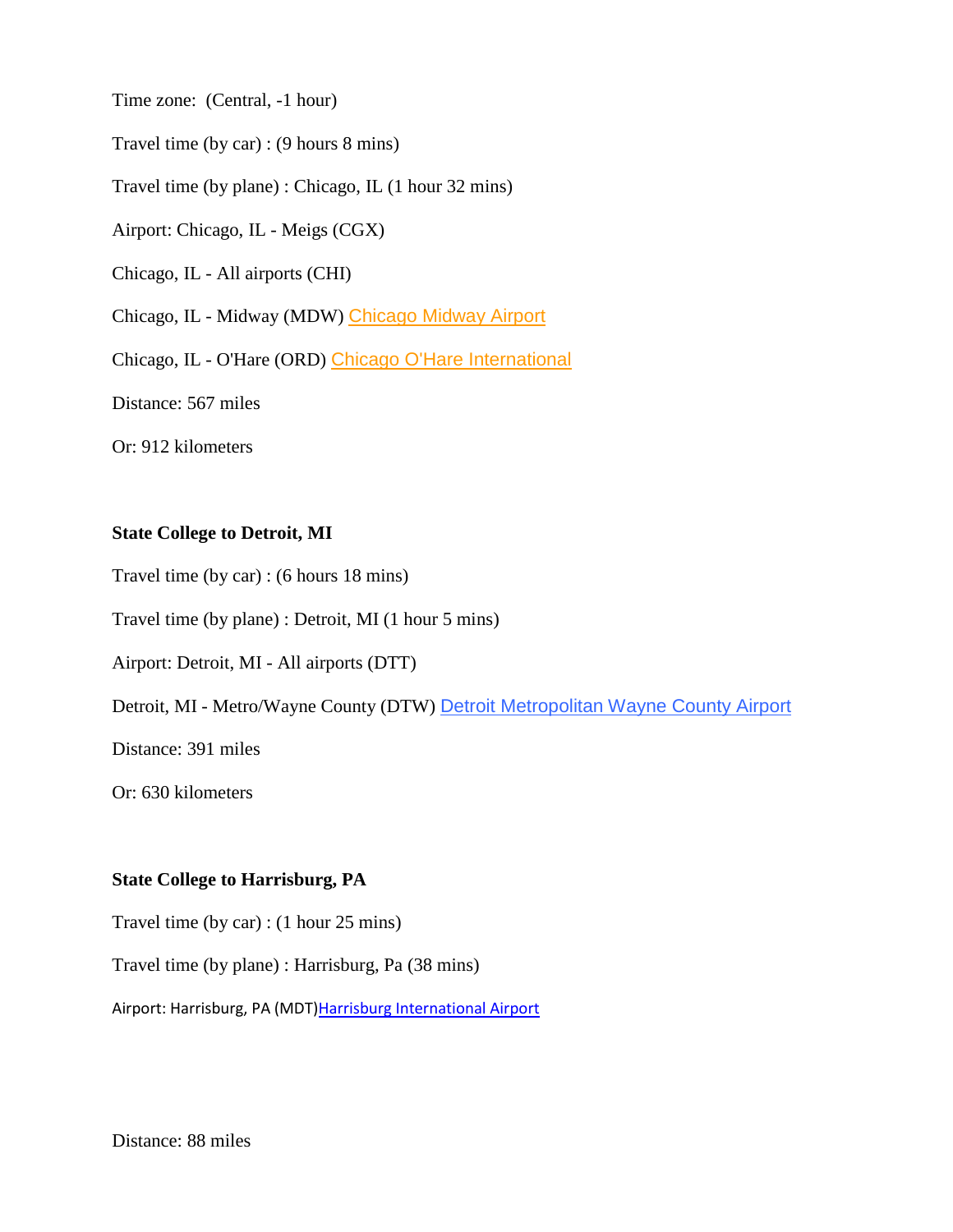Or: 141 kilometers

### **State College to Philadelphia, PA**

Travel time (by car) : (3 hours 7 mins)

Travel time (by plane) : Philadelphia, PA (48 mins)

Airport: Philadelphia, PA - International (PHL) [Philadelphia International](http://www.phl.org/)

Philadelphia, PA - Trenton/Mercer NJ (TTN)

Distance: 193 miles

Or: 311 kilometers

## **State College to Pittsburgh, PA**

Travel time (by car) : (2 hours 12 mins)

Travel time (by plane) : Pittsburgh, Pa (44 mins)

Airport: Pittsburgh, PA (PIT) [Pittsburgh International](http://www.pitairport.com/)

Distance: 136 miles

Or: 219 kilometers

#### **State College to New York, NY**

Travel time (by car) : (3 hours 48 mins)

Travel time (by plane) : New York, NY (54 mins)

Airport: New York, NY - All airports (NYC)

New York, NY - Kennedy (JFK) [John F. Kennedy International](http://www.panynj.gov/aviation/jfkframe.HTM)

New York, NY - La Guardia (LGA) [LaGuardia International](http://www.panynj.gov/aviation/lgaframe.HTM)

Distance: 236 miles

Or: 380 kilometers